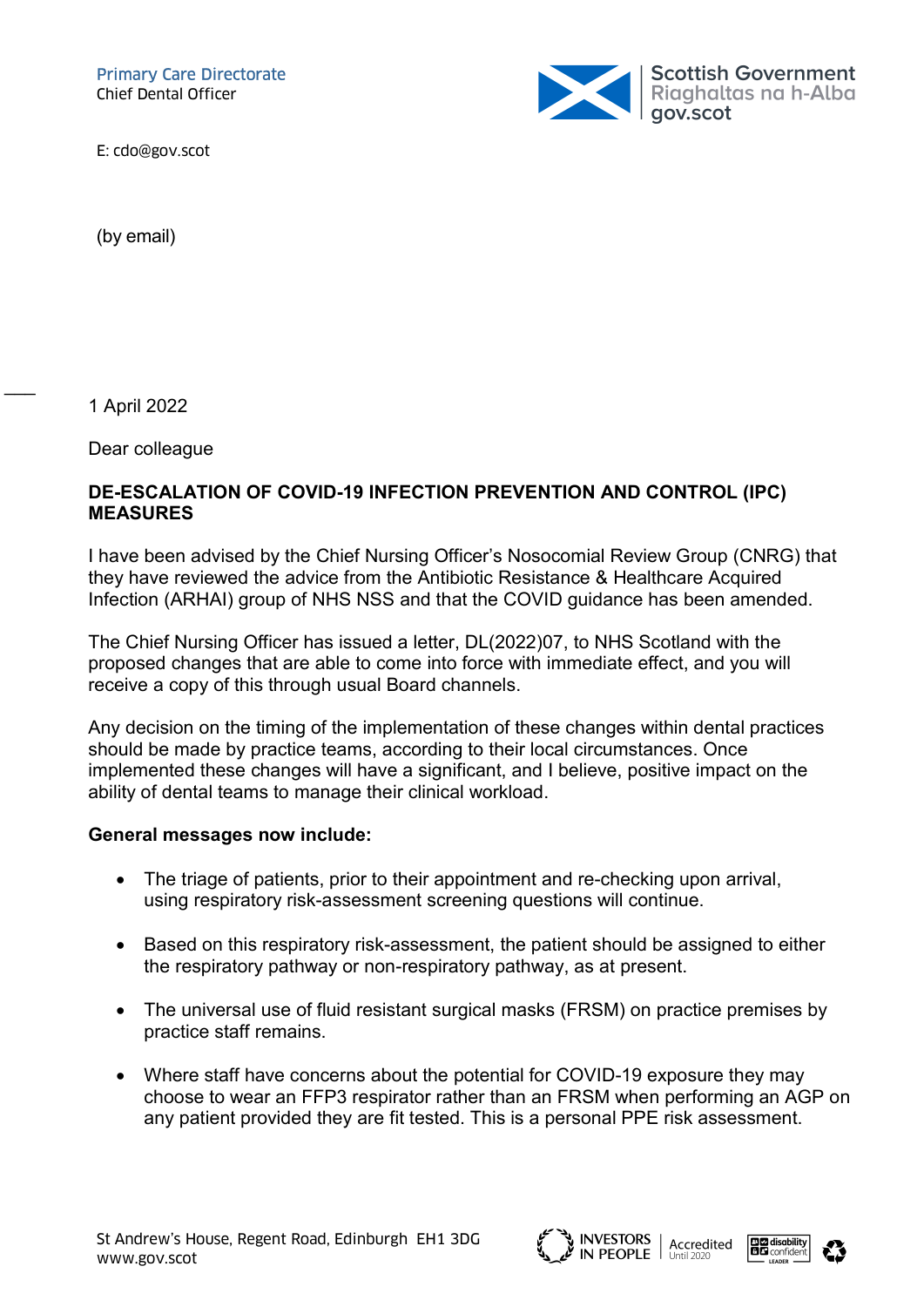- Other mitigations are to continue, for example, appropriate ventilation to maximise air changes in surgery, use of a speed-reducing handpiece to minimise AGP frequency, use of rubber dam and high volume suction to minimise dental aerosol.
- COVID-19 contact exemption for any patient who is fully vaccinated and have tested PCR positive in the last 28 days.

## Non-respiratory pathway:

- For patients on the non-respiratory pathway standard IPC measures can now apply for all procedures including AGPs.
- Physical distancing restrictions have been removed for asymptomatic patients.
- The universal use of face coverings in the healthcare setting by patients on the nonrespiratory pathway remains.
- There is no need for fallow time.

## Respiratory pathway:

- For patients on the respiratory pathway transmission-based IPC measures as well as standard IPC measures apply, as at present.
- Patients on the respiratory pathway should have treatment postponed if possible, with any treatment restricted to urgent care where treatment cannot be provided remotely or postponed, as at present.
- Patients on the respiratory pathway, where they require a face to face appointment for urgent care should continue to be separated by space or time from other patients, e.g. at the end of a treatment session.
- Fallow times are only required following an AGP on the respiratory pathway
- The universal use of face masks (FRSM) in the healthcare setting by patients on the respiratory pathway continues.

We will, of course, update the Standard Operating Procedure to reflect these changes over the coming days but I thought it helpful to give you notice of the changes to allow you and your teams to start to prepare for a change in practice organisation. Please note, these changes will have no effect on the value of the 'multiplier' payment for the three month period of the April-paid May 2022 to June-paid July 2022 schedules.

I would ask that, as at present, should you have any concerns regarding possible increased nosocomial transmission, you keep your primary care dental leads and consultants in dental public health informed. Also, I would remind you that LFD test kits remain available from NSS for dental staff to continue with their twice-weekly asymptomatic testing.